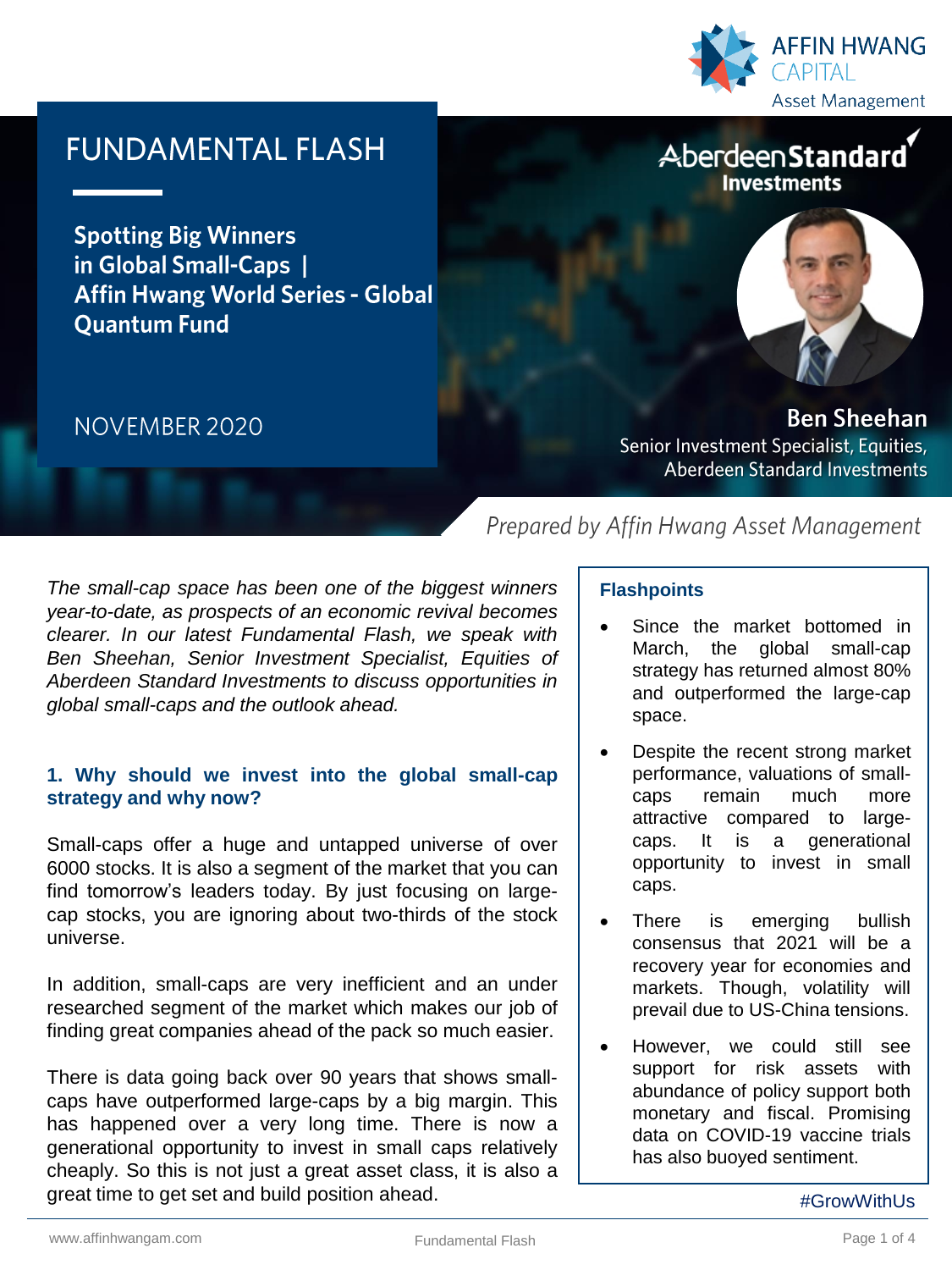

#### **2. What has done well or not so well for the strategy this year?**

The Global Quantum Fund has been performing well during the recovery phase since the market hit rock bottom on March 23 2020. Since then, the fund is up almost 80% and has outperformed the MSCI AC World Small-Cap index by 5%. It's also 20% higher than the MSCI ACWI index which is a large-cap index.

We attribute this strong performance to the quality of the companies we invest in. Quality to us means a strong balance sheet, clear competitive advantage, high margins and the strength of management. Importantly, we choose companies operating in growth industries.

With the market having a laser focus on fundamentals right now, this has been a very good environment for our investment approach.

#### **3. Were there any changes to the portfolio positioning as well as key portfolio action?**

We have a bias towards innovative companies. Our sector exposure indicate our heavier weight in technology, healthcare, industrials and consumer sectors. On the flipside, we tend to hold less in low growth sectors such as telecom and utilities. We also hold very little in the more volatile energy and materials sectors. These are long-term sector preferences that have continued to serve us well in 2020.

In terms of recent activity, we have added to our consumer-related exposures including a UK homewares retailer and a supermarket operator in Finland. Given global spending habits during COVID-19 have shifted away from services (e.g. travel and experiences) and towards goods (e.g. foods and home upgrades), these type of additions will help ensure earnings certainty in the portfolio.

We have also added a Korean company that specializes in cloud-based accounting software. Given Korea has emerged from COVID-19 in relatively good shape, we expect IT services spending there to remain robust.



To fund these purchases, we have exited travel related names that will fundamentally face headwinds going forward.

Source: Morningstar, Aberdeen Standard Investments, 30 June 2020. For illustrative purposes only to demonstrate the investment management style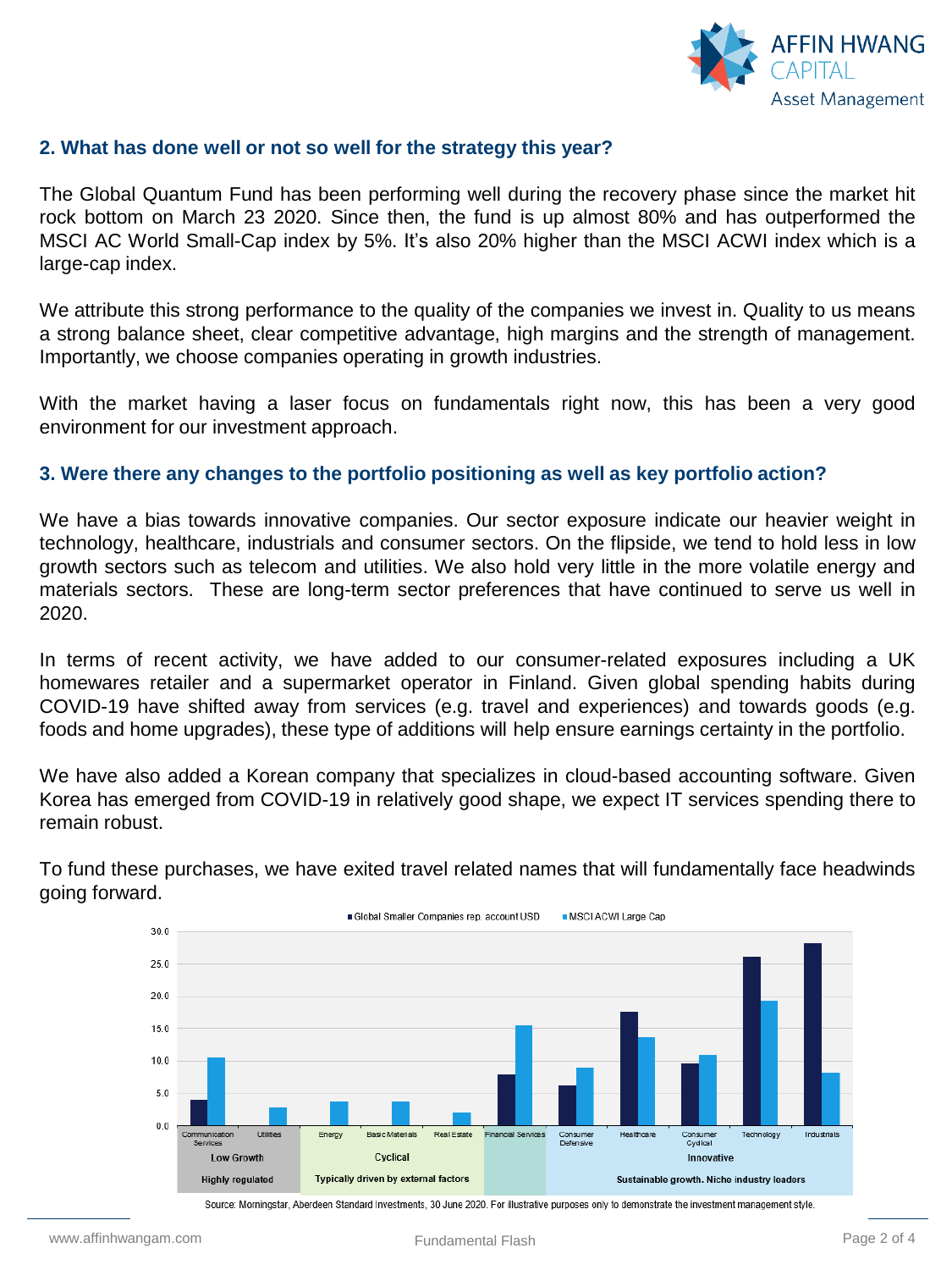

#### **4. Where are you finding investment opportunities in this current market?**

Through our bottom-up research process we have uncovered various structural growth opportunities. These include plays as diverse as 5G, diabetes treatment, content moderation, green energy, cashless payments and home healthcare.

Many of these are unique opportunities that you can only find in the small cap space. These are effectively going to give you exposure to big structural spending shifts such as those caused by COVID-19, demographic changes like ageing, growing health issues like obesity, a move to a more cashless society, or even global policy makers who are now committing to a greener and lower carbon world. The Global Quantum Fund provides investors exposure to these multi-year structural growth stories.

#### **5. Do you foresee any headwinds for this strategy going forward?**

Volatility will remain a feature of equity markets and there are various potential triggers for this volatility. This includes continued frostiness in US-China relations, further waves of COVID-19 and related risks to global growth. We also face a possibility of a no agreement over Brexit.

But offsetting this on the positive side, there is abundance of policy support both monetary and fiscal. We also have some promising data on COVID-19 vaccine trials. Businesses and economies are also now adapting better to a COVID-19 world. Closer to home in Asia, we have also seen the RCEP trade agreement sealed recently between various Asia Pacific nations.

Otherwise, there appears to be an emerging bullish consensus that 2021 will be a recovery year for economies and markets. We all want to leave 2020 and not look back. With regards to volatility that we foresee, we will use it an opportunity to exploit mispricing opportunities.

#### **6. Any words of advice to investors looking to deploy into small-caps?**

Despite the recent strong market performance, small-caps remain much cheaper versus large caps than at any time in the last 17 years. This represents a good entry point to get set for the long term. In fact, a generational opportunity.

On top of that, by partnering with us, you are investing in a manager that knows this space well and has generated top decile performance with a consistent process. We are an old hand at this and have gone through many economic cycles. The opportunity is now, where you can identify tomorrow's winners today.